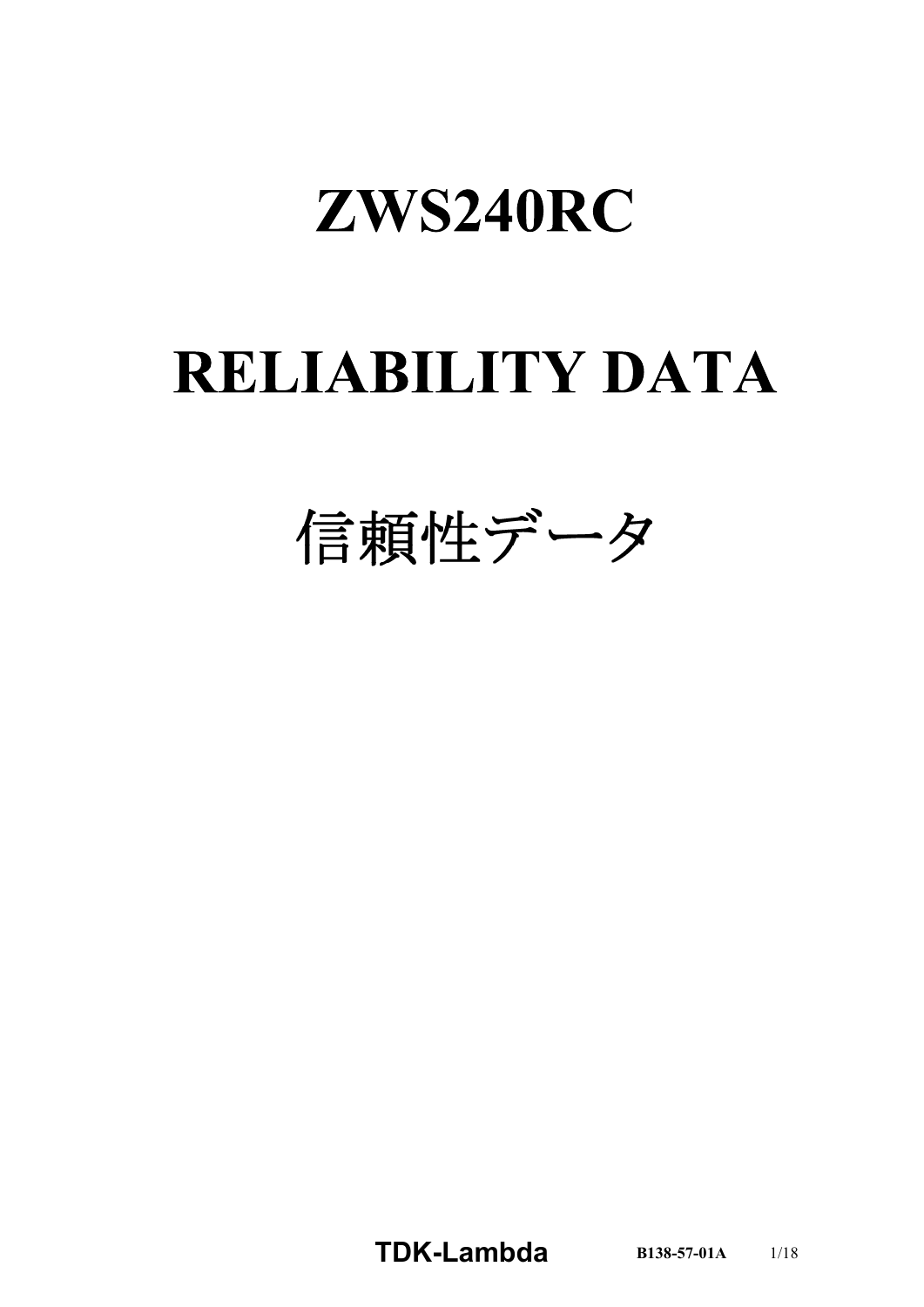# *RWS 50B600B Series* **ZWS240RC**

# **INDEX**

| ×<br>v |
|--------|

| 2. 部品ディレーティング Components Derating ………………………………………… 4~6                            |  |
|-----------------------------------------------------------------------------------|--|
| 3. 主要部品温度上昇值 Main Components Temperature Rise △T List ······················· 7~8 |  |
| 4. 電解コンデンサ推定寿命計算値 Electrolytic Capacitor Lifetime ……………………… 9~13                  |  |
| 5. アブノーマル試験 Abnormal Test …………………………………………………… 14~15                              |  |
| 6. 振動試験 Vibration Test …………………………………………………………… 16                                 |  |
| 7. ノイズシミュレート試験 Noise Simulate Test …………………………………………… 17                           |  |
|                                                                                   |  |
|                                                                                   |  |

\* 試験結果は、代表データでありますが、全ての製品はほぼ同等な特性を示します。 従いまして、以下の結果は参考値とお考え願います。

Test results are typical data. Nevertheless the following results are considered to be reference data because all units have nearly the same characteristics.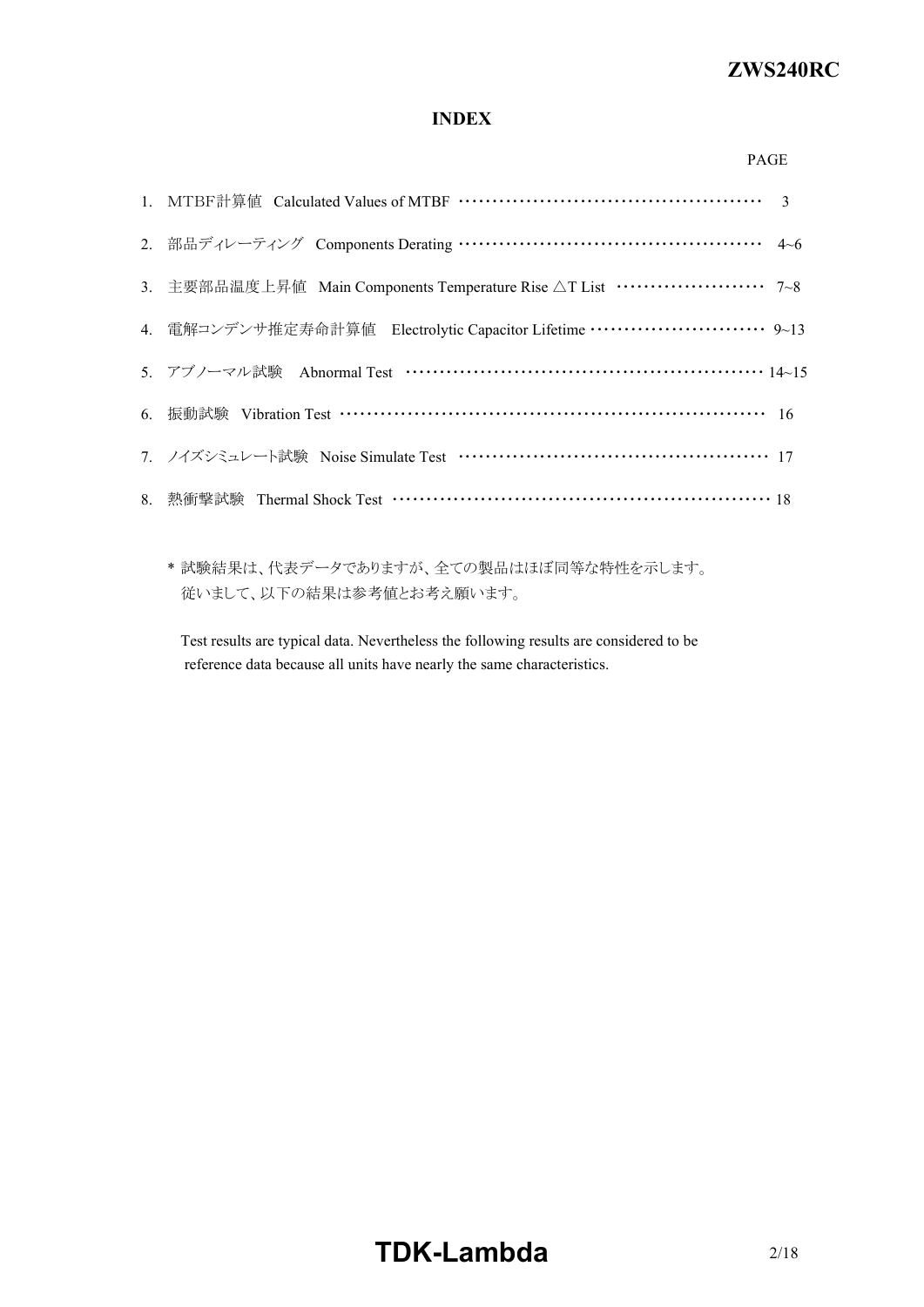# *RWS 50B600B Series* **ZWS240RC**

# **1. MTBF Calculated Values of MTBF**

## **MODEL : ZWS240RC24**

**(1) Calculating Method**

JEITA (RCR-9102B)の部品点数法で算出されています。 それぞれの部品ごとに、部品故障率λGが与えられ、各々の点数によって決定されます。 Calculated based on part count reliability prediction of JEITA (RCR-9102B). Individual failure rates  $\lambda_G$  is given to each part and MTBF is calculated by the count of each part.

<算出式>

$$
MTBF = \frac{1}{\lambda_{\text{equip}}} \times 10^6 = \frac{1}{\sum_{i=1}^n n_i (\lambda_{\text{c}} \pi_{\text{Q}})_i} \times 10^6 \quad \text{iff} \quad \text{(Hours)}
$$

- $\lambda$ equip : 全機器故障率 (故障数 /  $10^6$ 時間) Total Equipment Failure Rate (Failure  $/ 10<sup>6</sup>$ Hours)
- $\lambda_G$  : i番目の同属部品に対する故障率 (故障数 / 10 $^6$ 時間) Generic Failure Rate for The ith Generic Part (Failure / 10<sup>6</sup>Hours)
- $n_i$ : i 番目の同属部品の個数 Quantity of ith Generic Part
- n : 異なった同属部品のカテゴリーの数 Number of Different Generic Part Categories
- $\pi_{Q}$  : i 番目の同属部品に対する品質ファクタ $(\pi_{Q}=1)$ Generic Quality Factor for The ith Generic Part  $(\pi_0=1)$

## **(2) MTBF MTBF Values**

G<sup>F</sup> : 地上固定 (Ground, Fixed)

#### **RCR-9102B**

MTBF ≒  $216,512$  時間 (Hours)

# **TDKLambda** 3/18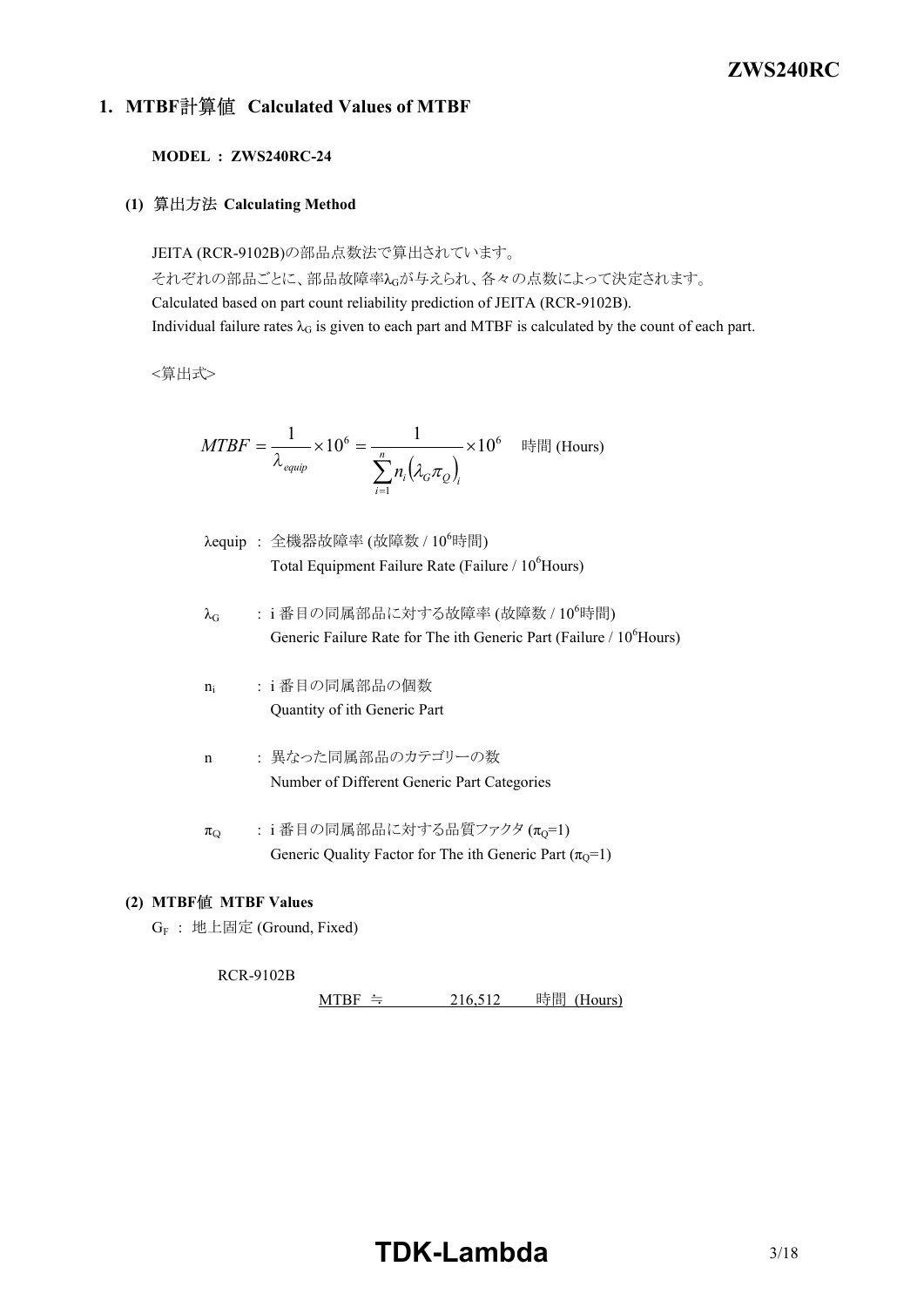# **2. 部品ディレーティング Components Derating**

## **MODEL : ZWS240RC24**

## **(1) Calculating Method**

(a) 測定方法 Measuring method

| ・取付方法           | :標準取付 : A             | ・周囲温度                      | : $50^{\circ}$ C    |
|-----------------|-----------------------|----------------------------|---------------------|
| Mounting method | Standard mounting : A | Ambient temperature        |                     |
| ・入力電圧           | $: 100, 200$ VAC      | ・出力電圧、電流                   | $: 24V, 10A(100\%)$ |
| Input voltage   |                       | Output voltage $&$ current |                     |

(b) 半導体 Semiconductors

ケース温度、消費電力、熱抵抗より使用状態の接合点温度を求め最大定格、接合点温度との比較を 求めました。

Compared with maximum junction temperature and actual one which is calculated based on case temperature, power dissipation and thermal impedance.

(c) IC、抵抗、コンデンサ等 IC, Resistors, Capacitors, etc.

周囲温度、使用状態、消費電力など、個々の値は設計基準内に入っています。 Ambient temperature, operating condition, power dissipation and so on are within derating criteria.

(d) 熱抵抗算出方法 Calculating method of thermal impedance

$$
\theta j - c = \frac{Tj(max) - Tc}{Pj(max)}
$$

Tc : ディレーティングの始まるケース温度 一般に25°C

Case Temperature at Start Point of Derating;  $25^{\circ}$ C in General

- Pj(max) : 最大接合点(チャネル)損失 (Pch(max)) Maximum Junction (channel) Dissipation Tj(max) : 最大接合点(チャネル)温度
- (Tch(max)) Maximum Junction (channel) Temperature
- θi-c : 接合点(チャネル)からケースまでの熱抵抗
- $(\theta$ ch-c) Thermal Impedance between Junction (channel) and Case

# **TDKLambda**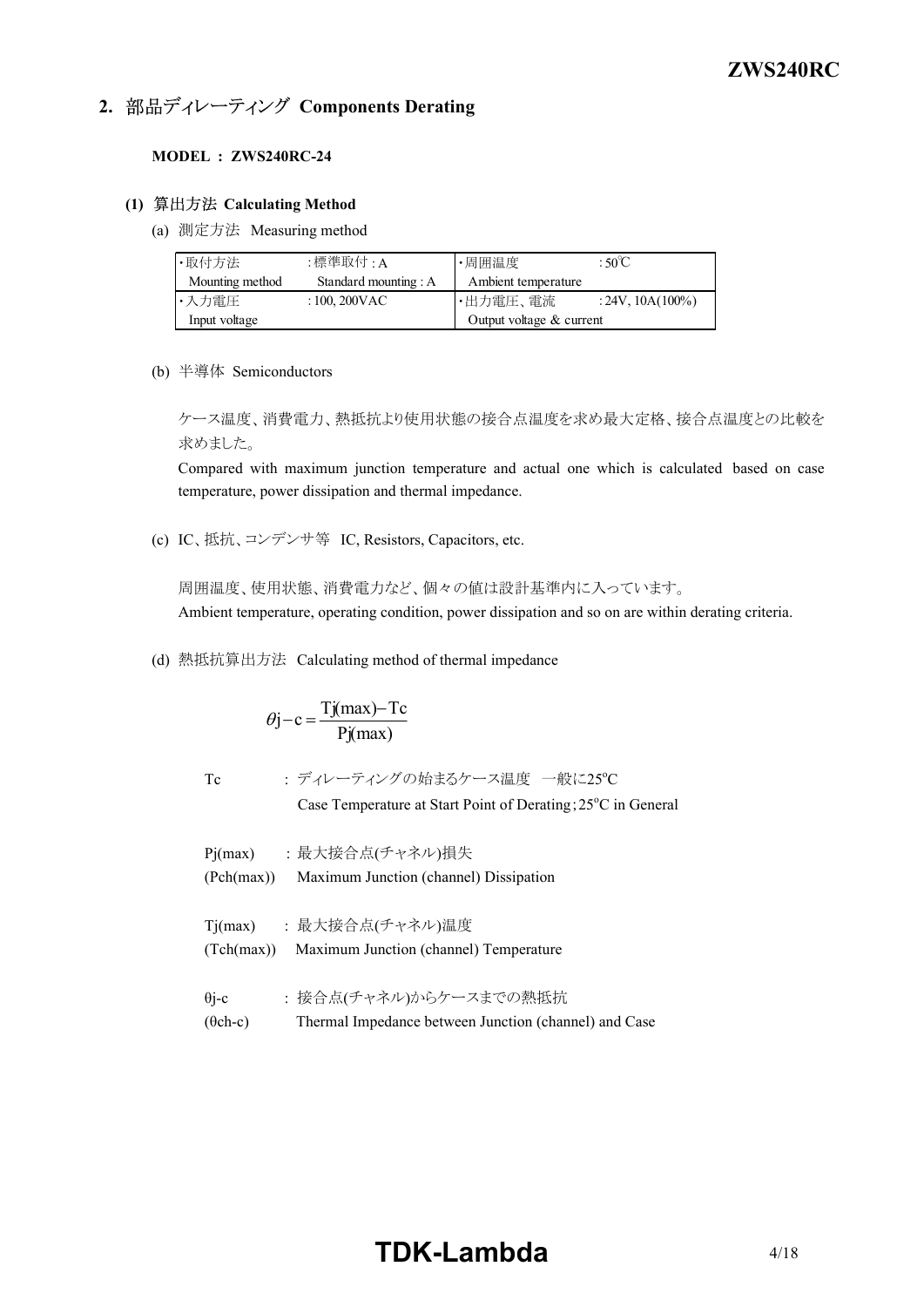# **(2) 部品ディレーティング表 Component Derating List**

| 部品番号<br>Location No. | $V_{\text{in}} = 100 \text{VAC}$                 | Load = $100\%$            | $Ta = 50^{\circ}C$  |
|----------------------|--------------------------------------------------|---------------------------|---------------------|
| Q1                   | Tch (max) = $150^{\circ}$ C                      | $\theta$ ch-c = 0.96 °C/W |                     |
| FMW20N60S1HF         | $Pch = 5.7 W$                                    | $\Delta Tc = 52^{\circ}C$ | Tc= $102^{\circ}$ C |
| <b>FUJI ELECTRIC</b> | $Tch = Tc + ((\theta ch-c) \times Pch) = 107$ °C |                           |                     |
|                      | $D.F. = 71.5 \%$                                 |                           |                     |
| Q2                   | Tch (max) = $150^{\circ}$ C                      | $\theta$ ch-c = 1.92 °C/W |                     |
| FMV12N50ES           | $Pch = 2.9 W$                                    | $\Delta Tc = 61^{\circ}C$ | Tc= $111^{\circ}$ C |
| <b>FUJI ELECTRIC</b> | $Tch = Tc + ((\theta ch-c) \times Pch) = 116$ °C |                           |                     |
|                      | $D.F. = 77.5 \%$                                 |                           |                     |
| Q <sub>3</sub>       | Tch (max) = $150^{\circ}$ C                      | $\theta$ ch-c = 1.92 °C/W |                     |
| FMV12N50ES           | $Pch = 3.0 W$                                    | $\Delta Tc = 58 °C$       | Tc= $108 °C$        |
| <b>FUJI ELECTRIC</b> | $Tch = Tc + ((\theta ch-c) \times Pch) = 114$ °C |                           |                     |
|                      | $D.F. = 76.1 \%$                                 |                           |                     |
| D51                  | Tch (max) = $150^{\circ}$ C                      | $\theta$ ch-c = 1.75 °C/W |                     |
| <b>YG865C15R</b>     | $Pd = 2.9 W$                                     | $\Delta Tc = 63$ °C       | Tc= $113^{\circ}$ C |
| <b>FUJI ELECTRIC</b> | $Tj = Tc + ((\theta j - c) \times Pd) = 118$ °C  |                           |                     |
|                      | D.F. = 78.9 $\%$                                 |                           |                     |
| D <sub>52</sub>      | T <sub>j</sub> (max) = $150^{\circ}$ C           | $\theta$ j-c = 1.75 °C/W  |                     |
| <b>YG865C15R</b>     | $Pd = 3.0 W$                                     | $\Delta Tc = 64$ °C       | Tc= $114^{\circ}$ C |
| <b>FUJI ELECTRIC</b> | $Tj = Tc + ((\theta j - c) \times Pd) = 119$ °C  |                           |                     |
|                      | $D.F. = 79.2 \%$                                 |                           |                     |
| D1                   | Tj (max) = $150 °C$                              | $\theta$ j-c = 1.5 °C/W   |                     |
| D15XB60H             | $Pd = 5.9 W$                                     | $\Delta Tc = 55^{\circ}C$ | Tc= $105^{\circ}$ C |
| LITE ON              | $Tj = Tc + ((\theta j - c) \times Pd) = 114$ °C  |                           |                     |
|                      | $D.F. = 75.7 \%$                                 |                           |                     |
| D2                   | Tj (max) = $150^{\circ}$ C                       | $\theta$ j-c = 2.0 °C/W   |                     |
| SF10L60U-7600        | $Pd = 1.0 W$                                     | $\Delta Tc = 51^{\circ}C$ | Tc= $101^{\circ}$ C |
| <b>SHINDENGEN</b>    | $Tj = Tc + ((\theta j - c) \times Pd) = 103$ °C  |                           |                     |
|                      | D.F. = $68.4\%$                                  |                           |                     |
| PC101                | Tj (max) = $110^{\circ}$ C                       | $\theta$ j-c = 130 °C/W   |                     |
| <b>TLP385</b>        | $Pd = 1.5$ mW                                    | $\Delta Tc = 29^{\circ}C$ | $Tc=79^{\circ}C$    |
| (LED)                | $Tj = Tc + ((\theta j - c) \times Pd) = 79$ °C   |                           |                     |
| <b>TOSHIBA</b>       | $D.F. = 71.9 \%$                                 |                           |                     |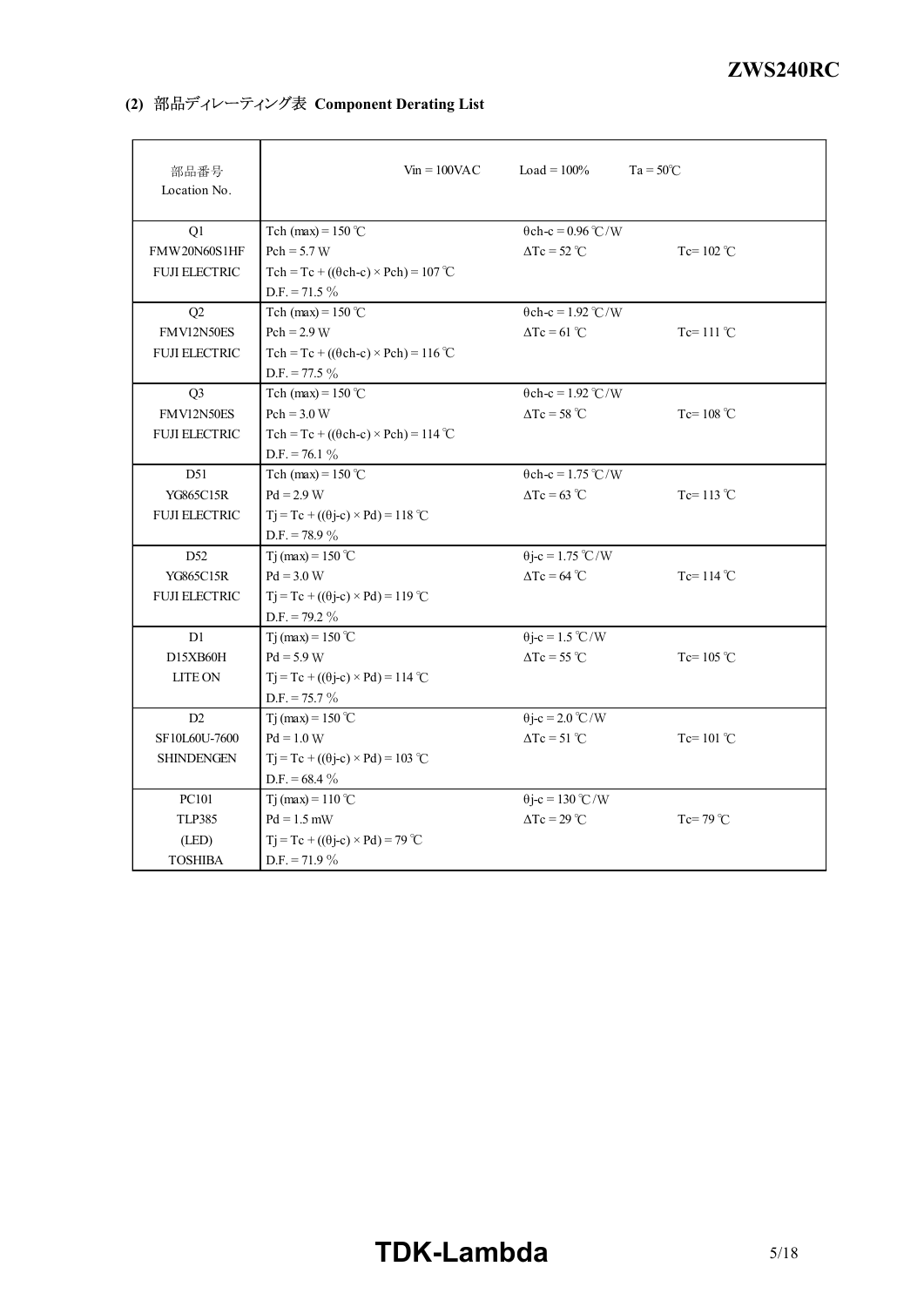| 部品番号<br>Location No. | $V_{\text{in}} = 200 \text{VAC}$                 | Load = $100\%$            | $Ta = 50^{\circ}C$  |
|----------------------|--------------------------------------------------|---------------------------|---------------------|
| Q1                   | Tch (max) = $150^{\circ}$ C                      | $\theta$ ch-c = 0.96 °C/W |                     |
| FMW20N60S1HF         | $Pch = 2.9 W$                                    | $\Delta Tc = 27^{\circ}C$ | $Tc = 77^{\circ}C$  |
| <b>FUJI ELECTRIC</b> | $Tch = Tc + ((\theta ch-c) \times Pch) = 80$ °C  |                           |                     |
|                      | $D.F. = 53.2 \%$                                 |                           |                     |
| Q2                   | Tch (max) = $150^{\circ}$ C                      | $\theta$ ch-c = 1.92 °C/W |                     |
|                      | $Pch = 2.9 W$                                    | $\Delta Tc = 57^{\circ}C$ | Tc= $107^{\circ}$ C |
| <b>FUJI ELECTRIC</b> | Tch = Tc + $((\theta ch-c) \times Pch)$ = 112 °C |                           |                     |
|                      | $D.F. = 74.9 \%$                                 |                           |                     |
| Q <sub>3</sub>       | Tch (max) = $150^{\circ}$ C                      | $\theta$ ch-c = 1.92 °C/W |                     |
|                      | $Pch = 3.0 W$                                    | $\Delta Tc = 54$ °C       | Tc= $104$ °C        |
| <b>FUJI ELECTRIC</b> | Tch = Tc + $((\theta ch-c) \times Pch)$ = 110 °C |                           |                     |
|                      | $D.F. = 73.3 \%$                                 |                           |                     |
| D51                  | Tch (max) = $150^{\circ}$ C                      | $\theta$ ch-c = 1.75 °C/W |                     |
| YG865C15R            | $Pd = 2.9 W$                                     | $\Delta Tc = 59^{\circ}C$ | Tc= $109^{\circ}$ C |
| <b>FUJI ELECTRIC</b> | $Tj = Tc + ((\theta j - c) \times Pd) = 114$ °C  |                           |                     |
|                      | D.F. = $75.9\%$                                  |                           |                     |
| D <sub>52</sub>      | T <sub>j</sub> (max) = 150 °C                    | $\theta$ j-c = 1.75 °C/W  |                     |
| <b>YG865C15R</b>     | $Pd = 3.0 W$                                     | $\Delta Tc = 59^{\circ}C$ | Tc= $109^{\circ}$ C |
| <b>FUJI ELECTRIC</b> | $Tj = Tc + ((\theta j - c) \times Pd) = 115$ °C  |                           |                     |
|                      | $D.F. = 76.5 \%$                                 |                           |                     |
| D1                   | T <sub>j</sub> (max) = $150^{\circ}$ C           | $\theta$ j-c = 1.5 °C/W   |                     |
| D15XB60H             | $Pd = 3.0 W$                                     | $\Delta Tc = 37^{\circ}C$ | $Tc = 87^{\circ}C$  |
| <b>LITE ON</b>       | $Tj = Tc + ((\theta j - c) \times Pd) = 92$ °C   |                           |                     |
|                      | D.F. = 61.0 $\%$                                 |                           |                     |
| D2                   | Tj (max) = $150^{\circ}$ C                       | $\theta$ j-c = 2.0 °C/W   |                     |
| SF10L60U-7600        | $Pd = 1.2 W$                                     | $\Delta Tc = 29^{\circ}C$ | $Tc = 79$ °C        |
| <b>SHINDENGEN</b>    | $Tj = Tc + ((\theta j - c) \times Pd) = 81$ °C   |                           |                     |
|                      | D.F. = $54.3\%$                                  |                           |                     |
| <b>PC101</b>         | T <sub>j</sub> (max) = $110^{\circ}$ C           | $\theta$ j-c = 130 °C/W   |                     |
| <b>TLP385</b>        | $Pd = 1.5$ mW                                    | $\Delta Tc = 27^{\circ}C$ | $Tc = 77^{\circ}C$  |
| (LED)                | $Tj = Tc + ((\theta j - c) \times Pd) = 77$ °C   |                           |                     |
| <b>TOSHIBA</b>       | $D.F. = 69.7 \%$                                 |                           |                     |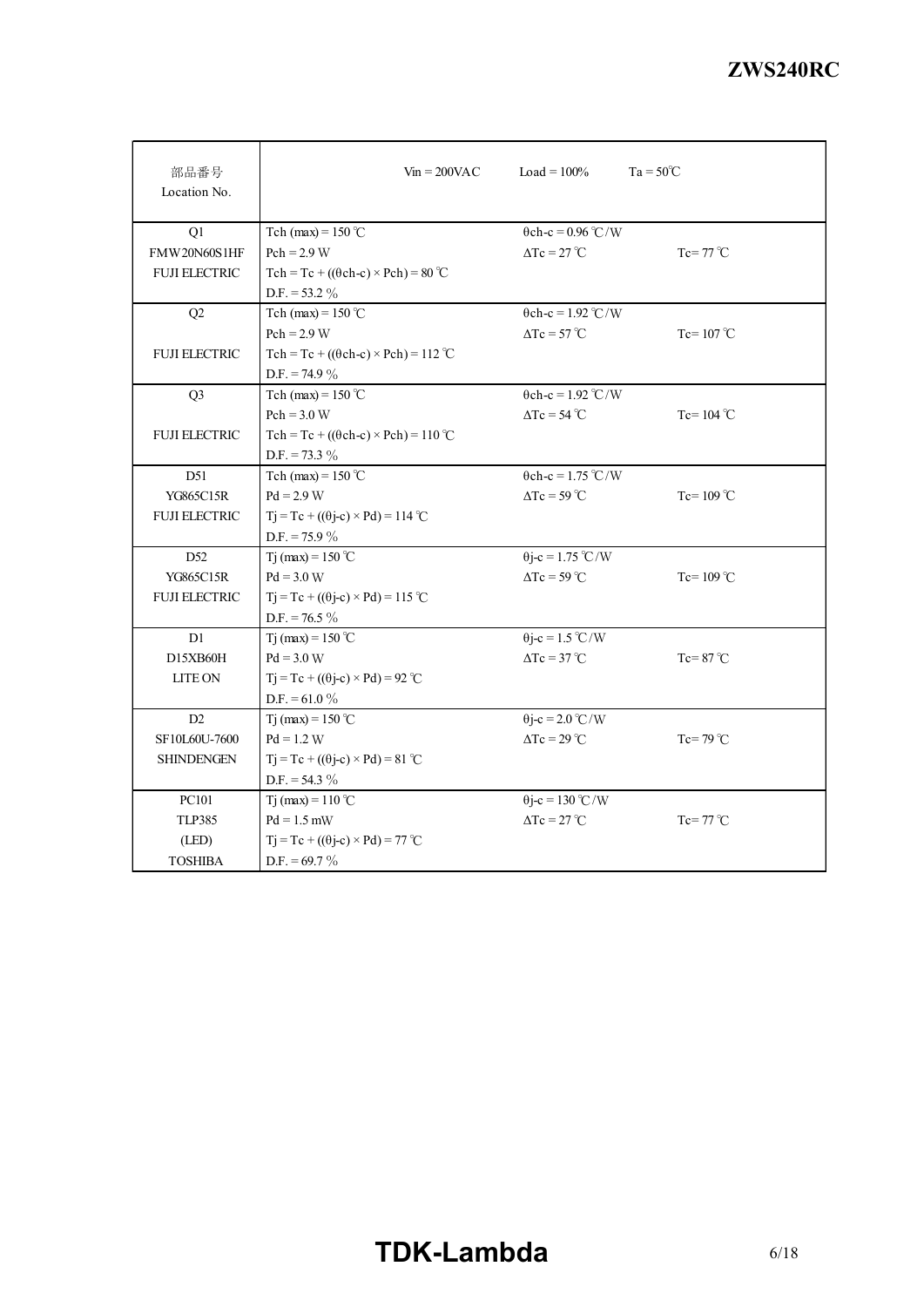#### *INSTRUCTION MANUAL* 3. 主要部品温度上昇值 Main Components Temperature Rise  $\Delta T$  List

## **MODEL : ZWS240RC-24**

# **(1) Measuring Conditions**

|                                                               | Mounting A      | Mounting B                         | Mounting C                                   | Mounting D      | Mounting E      |
|---------------------------------------------------------------|-----------------|------------------------------------|----------------------------------------------|-----------------|-----------------|
| 取付方法<br>Mounting Method<br>(標準取付:A)<br>(Standard Mounting: A) | CN1(INPUT)<br>. | <b>FIN</b><br>ê<br>ļ,<br>Ĩ,<br>CN1 | CN <sub>1</sub><br>R<br>š<br>Ŋ<br><b>FIN</b> | CN1<br>$\cdots$ | $\cdots$<br>CN1 |
| 入力電圧 Vin                                                      |                 |                                    |                                              |                 |                 |
| Input Voltage                                                 |                 |                                    | 100VAC                                       |                 |                 |
| 出力電圧 Vo                                                       |                 |                                    |                                              |                 |                 |
| Output Voltage                                                |                 |                                    | 24VDC                                        |                 |                 |
| 出力電流 Io                                                       |                 |                                    |                                              |                 |                 |
| Output Current                                                |                 |                                    | $10A(100\%)$                                 |                 |                 |

# **(2) Measuring Results**

|                 |                        | $\Delta T$ Temperature Rise (°C) |                  |                  |                  |                  |
|-----------------|------------------------|----------------------------------|------------------|------------------|------------------|------------------|
|                 | 出力ディレーティング             |                                  |                  | $Io = 100 \%$    |                  |                  |
|                 | <b>Output Derating</b> | $Ta = 50^{\circ}C$               | $Ta=40^{\circ}C$ | $Ta=40^{\circ}C$ | $Ta=20^{\circ}C$ | $Ta=40^{\circ}C$ |
| 部品番号            | 部品名                    | 取付方向                             | 取付方向             | 取付方向             | 取付方向             | 取付方向             |
| Location No.    | Part name              | Mounting A                       | Mounting B       | Mounting C       | Mounting D       | Mounting E       |
| Q1              | <b>MOSFET</b>          | 52                               | 55               | 56               | 64               | 53               |
| Q2              | <b>MOSFET</b>          | 61                               | 60               | 67               | 63               | 70               |
| Q <sub>3</sub>  | <b>MOSFET</b>          | 58                               | 56               | 63               | 57               | 68               |
| D51             | <b>DIODE</b>           | 63                               | 68               | 59               | 63               | 69               |
| D <sub>52</sub> | <b>DIODE</b>           | 64                               | 68               | 58               | 63               | 70               |
| D1              | <b>BRIDGE DIODE</b>    | 55                               | 61               | 55               | 63               | 56               |
| D2              | <b>DIODE</b>           | 51                               | 54               | 57               | 64               | 52               |
| A101            | CHIP IC                | 45                               | 42               | 34               | 48               | 42               |
| A102            | CHIP IC                | 50                               | 38               | 43               | 47               | 52               |
| A201            | CHIP IC                | 16                               | 12               | 29               | 14               | 33               |
| T <sub>1</sub>  | <b>DRIVE TRANS</b>     | 45                               | 38               | 36               | 50               | 52               |
| T <sub>2</sub>  | <b>TRANS</b>           | 69                               | 63               | 69               | 65               | 76               |
| L1              | <b>BALUN</b>           | 39                               | 42               | 45               | 60               | 34               |
| L2              | <b>BALUN</b>           | 40                               | 44               | 46               | 59               | 36               |
| L <sub>3</sub>  | PFC CHOKE COIL         | 48                               | 52               | 44               | 52               | 47               |
| L51             | <b>CHOKE COIL</b>      | 41                               | 38               | 43               | 32               | 54               |
| C6              | E.CAP.                 | 18                               | 13               | 33               | 16               | 23               |
| C7              | E.CAP.                 | 14                               | 11               | 28               | 10               | 23               |
| C51             | E.CAP.                 | 9                                | 6                | 20               | 5                | 33               |
| C52             | E.CAP.                 | 15                               | 12               | 27               | 12               | 36               |
| PC101           | PHOTO COUPLER          | 29                               | 20               | 37               | 20               | 40               |

# **TDK-Lambda** 7/18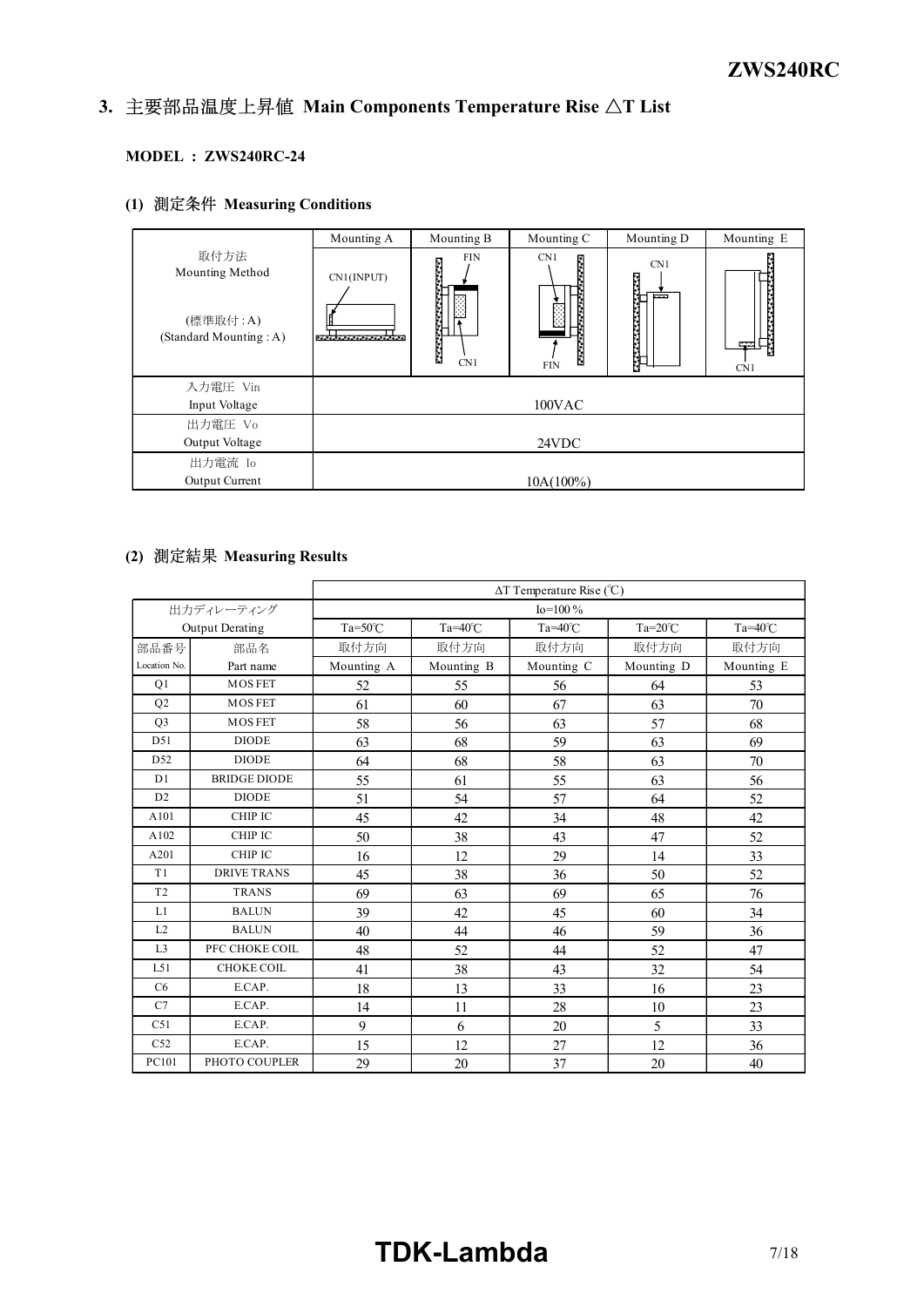# **(1) Measuring Conditions**

|                                                               | Mounting A           | Mounting B                                                     | Mounting C                        | Mounting D | Mounting E    |
|---------------------------------------------------------------|----------------------|----------------------------------------------------------------|-----------------------------------|------------|---------------|
| 取付方法<br>Mounting Method<br>(標準取付:A)<br>(Standard Mounting: A) | CN1(INPUT)<br>ħ<br>. | i.<br><b>FIN</b><br><b>Contract</b><br>iliri<br>i.<br>S<br>CN1 | CN1<br>Ñ<br>ă<br>Í.<br><b>FIN</b> | CN1<br>555 | $\sim$<br>CN1 |
| 入力電圧 Vin                                                      |                      |                                                                |                                   |            |               |
| Input Voltage                                                 |                      |                                                                | 200VAC                            |            |               |
| 出力電圧 Vo                                                       |                      |                                                                |                                   |            |               |
| Output Voltage                                                |                      |                                                                | 24VDC                             |            |               |
| 出力電流 Io                                                       |                      |                                                                |                                   |            |               |
| <b>Output Current</b>                                         |                      |                                                                | $10A(100\%)$                      |            |               |

# **(2) Measuring Results**

|                 |                        | $\Delta T$ Temperature Rise (°C) |                  |                  |                    |                    |
|-----------------|------------------------|----------------------------------|------------------|------------------|--------------------|--------------------|
|                 | 出力ディレーティング             |                                  |                  | $Io = 100\%$     |                    |                    |
|                 | <b>Output Derating</b> | $Ta = 50^{\circ}C$               | $Ta=40^{\circ}C$ | $Ta=40^{\circ}C$ | $Ta = 50^{\circ}C$ | $Ta = 50^{\circ}C$ |
| 部品番号            | 部品名                    | 取付方向                             | 取付方向             | 取付方向             | 取付方向               | 取付方向               |
| Location No.    | Part name              | Mounting A                       | Mounting B       | Mounting C       | Mounting D         | Mounting E         |
| Q1              | <b>MOSFET</b>          | 27                               | 32               | 31               | 42                 | 27                 |
| Q2              | <b>MOSFET</b>          | 57                               | 57               | 64               | 62                 | 62                 |
| Q <sub>3</sub>  | <b>MOSFET</b>          | 54                               | 53               | 60               | 57                 | 60                 |
| D51             | <b>DIODE</b>           | 59                               | 62               | 55               | 59                 | 61                 |
| D <sub>52</sub> | <b>DIODE</b>           | 59                               | 62               | 55               | 59                 | 63                 |
| D1              | <b>BRIDGE DIODE</b>    | 37                               | 41               | 37               | 46                 | 37                 |
| D2              | <b>DIODE</b>           | 29                               | 34               | 35               | 44                 | 30                 |
| A101            | CHIP IC                | 35                               | 34               | 26               | 42                 | 29                 |
| A102            | CHIP IC                | 44                               | 37               | 40               | 45                 | 42                 |
| A201            | CHIP IC                | 13                               | 13               | 29               | 15                 | 27                 |
| T <sub>1</sub>  | <b>DRIVE TRANS</b>     | 34                               | 33               | 29               | 45                 | 34                 |
| T <sub>2</sub>  | <b>TRANS</b>           | 67                               | 61               | 68               | 65                 | 70                 |
| L1              | <b>BALUN</b>           | 15                               | 19               | 21               | 34                 | 13                 |
| L2              | <b>BALUN</b>           | 20                               | 21               | 24               | 36                 | 16                 |
| L <sub>3</sub>  | PFC CHOKE COIL         | 34                               | 39               | 32               | 42                 | 32                 |
| L51             | CHOKE COIL             | 40                               | 36               | 42               | 32                 | 52                 |
| C6              | E.CAP.                 | 16                               | 13               | 32               | 15                 | 19                 |
| C7              | E.CAP.                 | 13                               | 10               | 27               | 10                 | 19                 |
| C51             | E.CAP.                 | 9                                | 7                | 20               | 6                  | 28                 |
| C52             | E.CAP.                 | 15                               | 12               | 26               | 13                 | 31                 |
| PC101           | PHOTO COUPLER          | 27                               | 18               | 36               | 21                 | 35                 |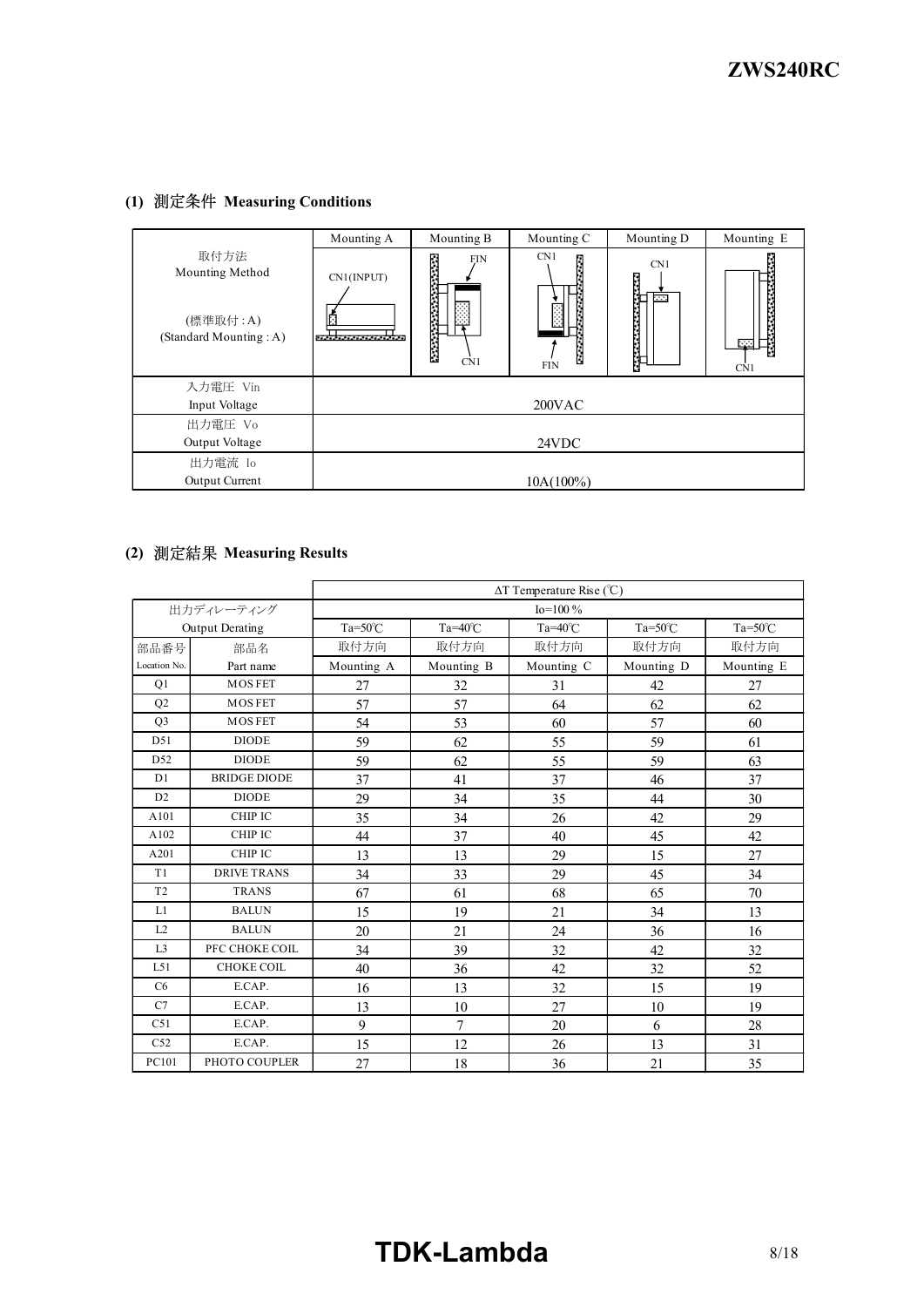# **4. Electrolytic Capacitor Lifetime**

### **MODEL : ZWS240RC-24**

**: Cooling condition: Convection cooling**

取付方向 A

CN1(INPUT) red.

Mounting A  $\angle$  Conditions Ta 40<sup>o</sup>C –  $50^{\circ}$ C  $60^{\circ}$ C -------



上記推定寿命は、弊社計算方法により算出した値であり、封口ゴムの劣化等の影響を含めておりません。 The lifetime is calculated based on our method and doesn't include the seal rubber degradation effect etc.

# **TDK-Lambda** 9/18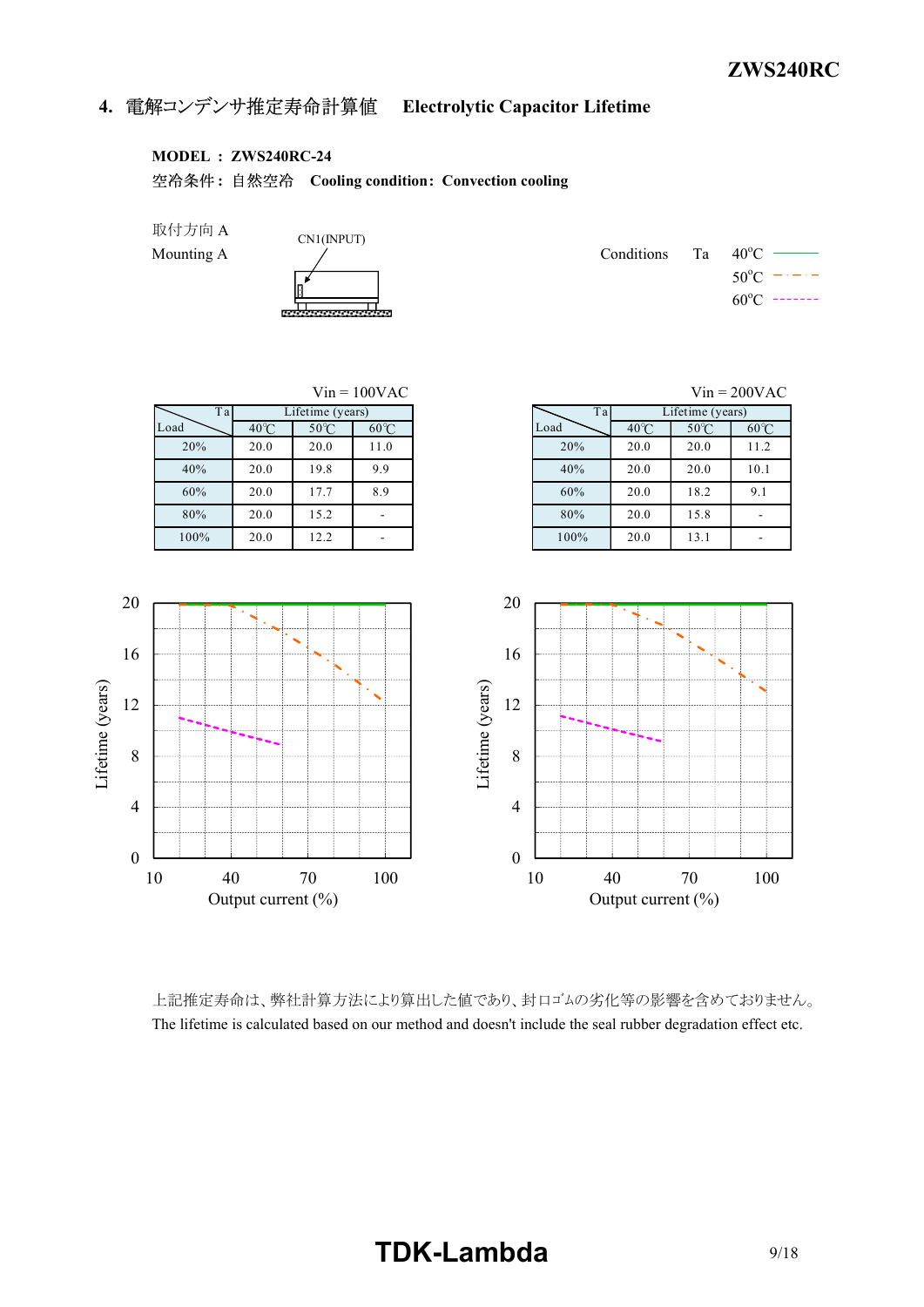**: Cooling condition: Convection cooling**

取付方向 B Mounting B



|  | Conditions Ta $40^{\circ}$ C — |
|--|--------------------------------|
|  | $50^{\circ}$ C $  -$           |
|  | $60^{\circ}$ C -------         |



上記推定寿命は、弊社計算方法により算出した値であり、封口ゴムの劣化等の影響を含めておりません。 The lifetime is calculated based on our method and doesn't include the seal rubber degradation effect etc.

# **TDK-Lambda** 10/18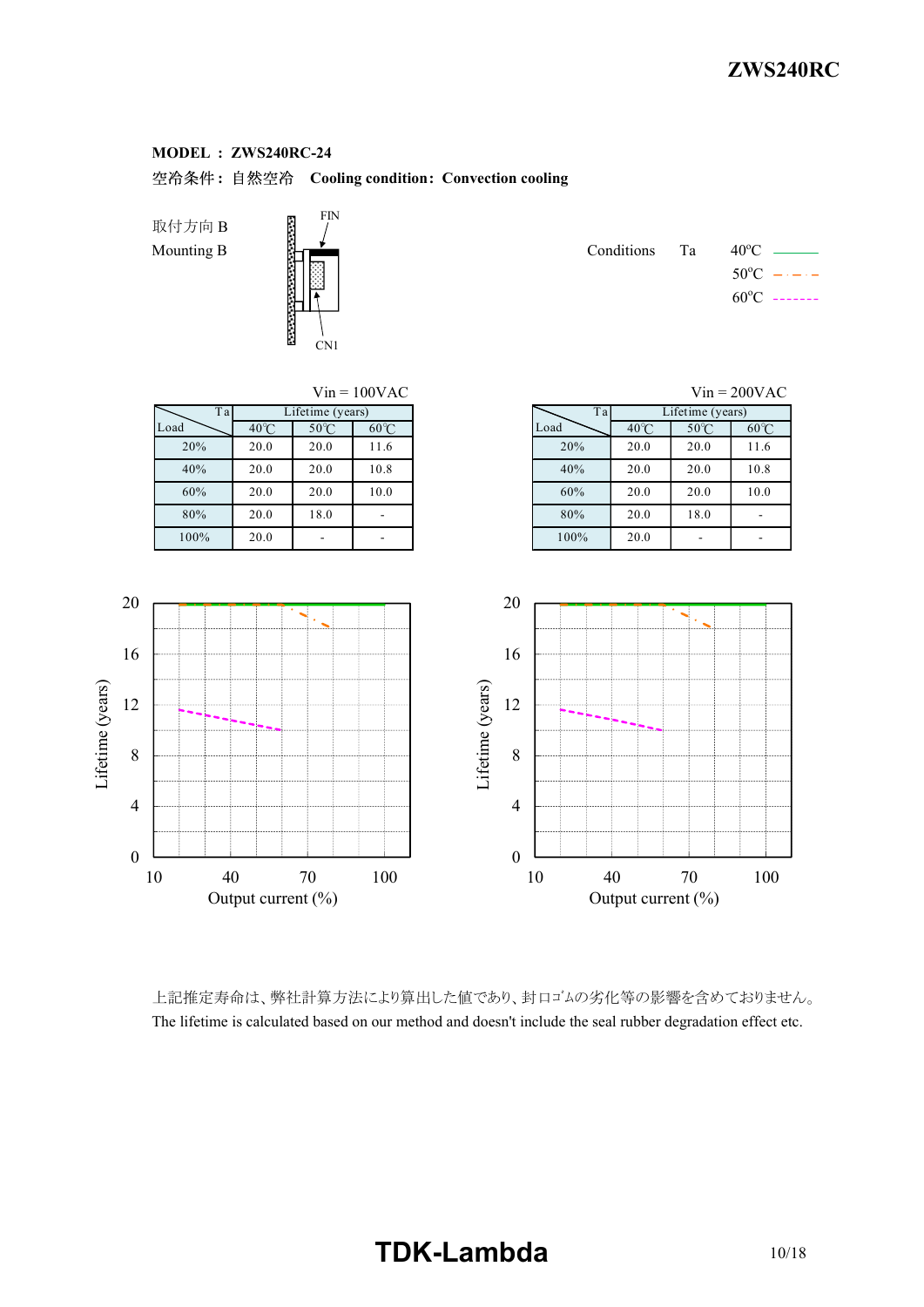**: Cooling condition: Convection cooling**

取付方向 C



Mounting C  $\qquad \qquad$  Conditions Ta 40<sup>o</sup>C  $\qquad$  $50^{\circ}$ C  $60^{\circ}$ C -------



上記推定寿命は、弊社計算方法により算出した値であり、封口ゴムの劣化等の影響を含めておりません。 The lifetime is calculated based on our method and doesn't include the seal rubber degradation effect etc.

# **TDK-Lambda** 11/18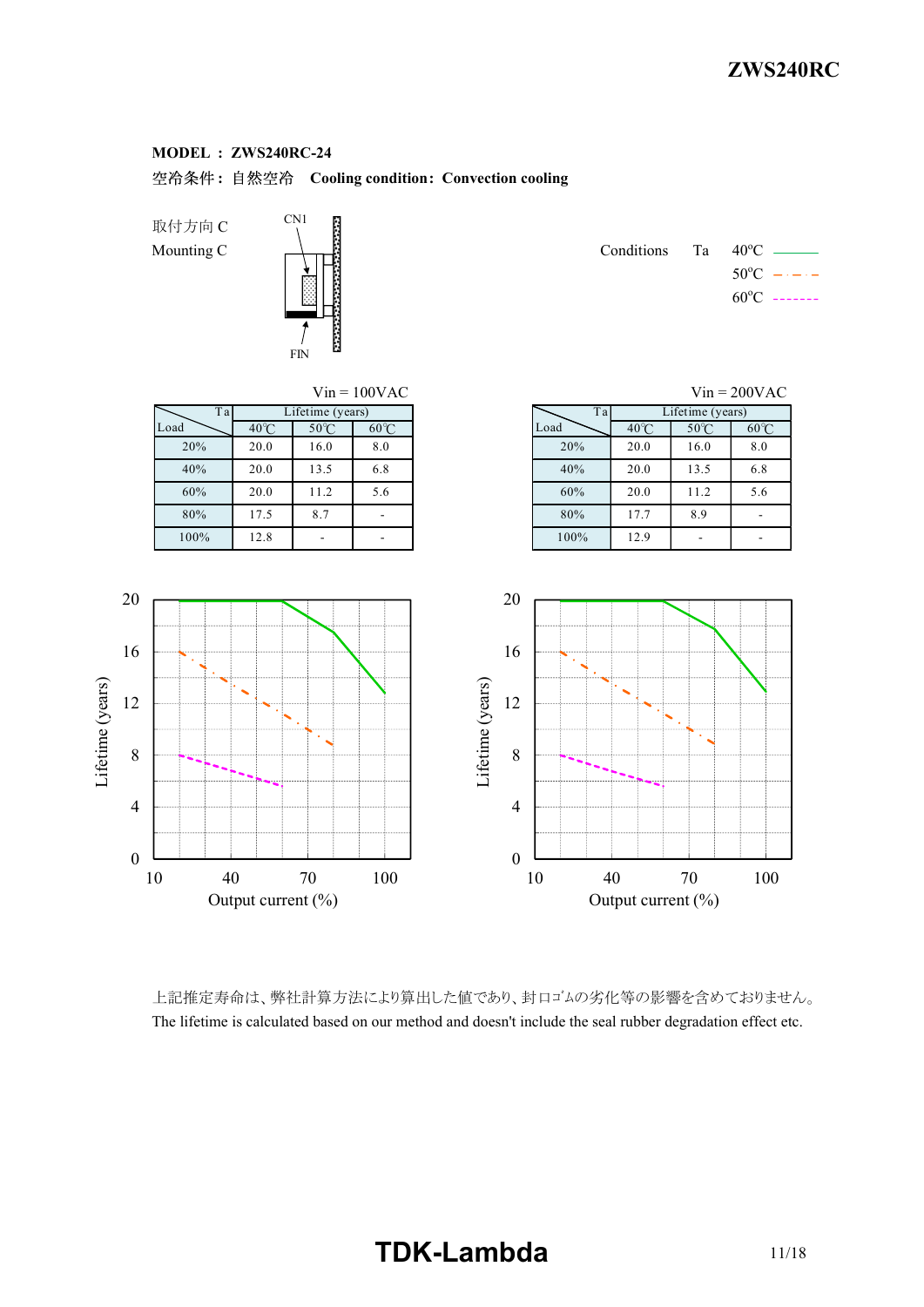**: Cooling condition: Convection cooling**

取付方向 D 取付方向 D<br>Mounting D<br>Conditions Table

Lifetime (years)

Lifetime (years)



|  | Conditions Ta $20^{\circ}$ C $---$ |
|--|------------------------------------|
|  | $50^{\circ}$ C $  -$               |
|  | $60^{\circ}$ C -------             |

| T a  |                | Lifetime (years) |                | Ta   |                | Lifetime (years) |                |
|------|----------------|------------------|----------------|------|----------------|------------------|----------------|
| Load | $20^{\circ}$ C | $50^{\circ}$ C   | $60^{\circ}$ C | Load | $20^{\circ}$ C | $50^{\circ}$ C   | $60^{\circ}$ C |
| 20%  | 20.0           | 20.0             | 10.6           | 20%  | 20.0           | 20.0             | 10.6           |
| 40%  | 20.0           | 19.7             | 9.8            | 40%  | 20.0           | 19.7             | 9.8            |
| 60%  | 20.0           | 18.0             |                | 60%  | 20.0           | 18.0             | 9.0            |
| 80%  | 20.0           |                  |                | 80%  | 20.0           | 16.2             | ۰              |
| 100% | 20.0           |                  | ۰              | 100% | 20.0           | 13.0             |                |

| $V$ in = 100 $VAC$<br>$V$ in = 200VAC |                |  |      |                |                  |                |  |  |  |  |
|---------------------------------------|----------------|--|------|----------------|------------------|----------------|--|--|--|--|
| me (years)                            |                |  | Ta   |                | Lifetime (years) |                |  |  |  |  |
| $50^{\circ}$ C                        | $60^{\circ}$ C |  | Load | $20^{\circ}$ C | $50^{\circ}$ C   | $60^{\circ}$ C |  |  |  |  |
| 20.0                                  | 10.6           |  | 20%  | 20.0           | 20.0             | 10.6           |  |  |  |  |
| 9.7                                   | 9.8            |  | 40%  | 20.0           | 19.7             | 9.8            |  |  |  |  |
| 8.0                                   |                |  | 60%  | 20.0           | 18.0             | 9.0            |  |  |  |  |
|                                       |                |  | 80%  | 20.0           | 16.2             |                |  |  |  |  |
|                                       |                |  | 100% | 20 0           | 130              |                |  |  |  |  |



上記推定寿命は、弊社計算方法により算出した値であり、封口ゴムの劣化等の影響を含めておりません。 The lifetime is calculated based on our method and doesn't include the seal rubber degradation effect etc.

# **TDK-Lambda** 12/18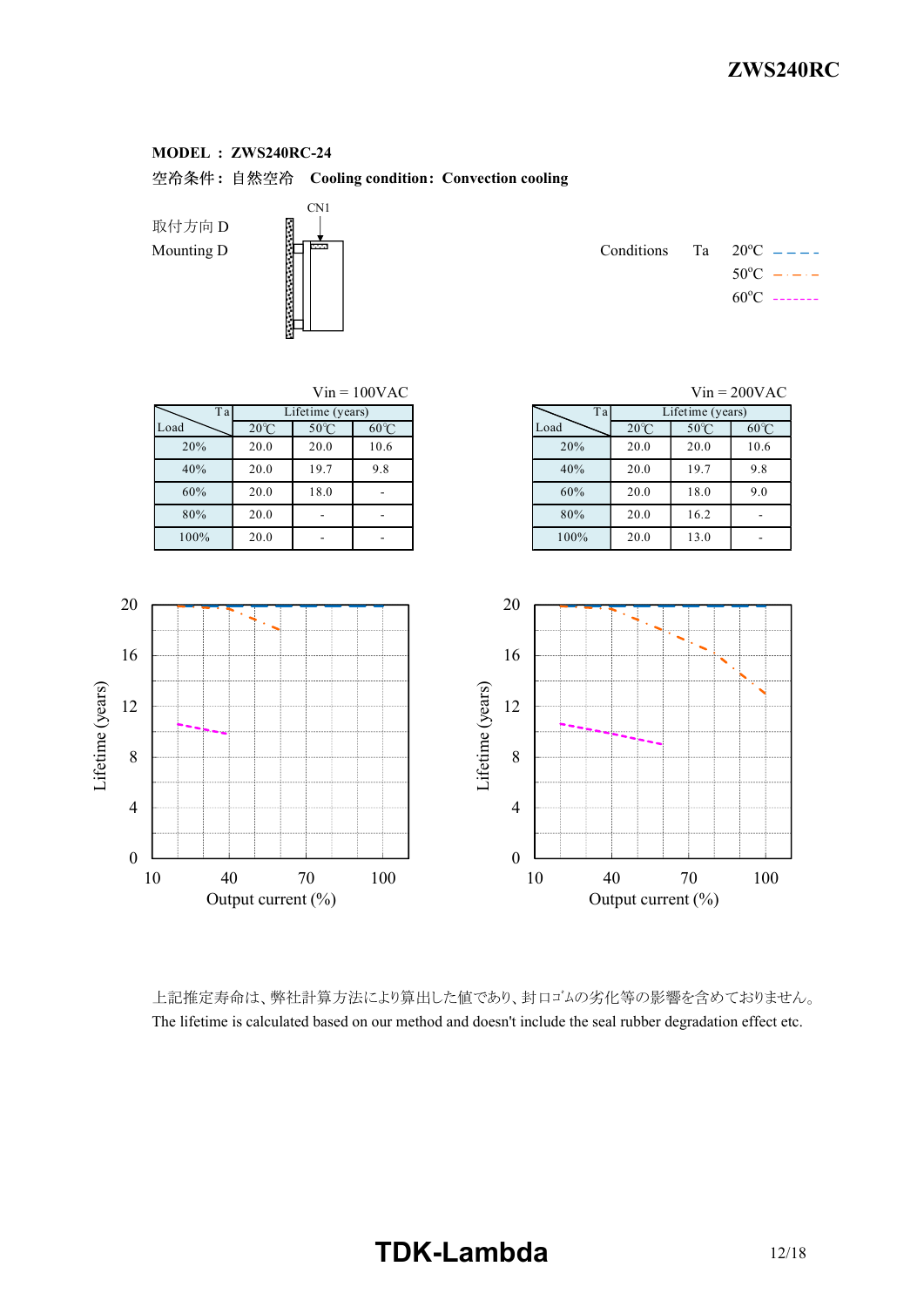# **: Cooling condition: Convection cooling**

取付方向 E



Mounting E  $\|\cdot\|$   $\|\cdot\|$  $50^{\circ}$ C  $60^{\circ}$ C -------



上記推定寿命は、弊社計算方法により算出した値であり、封口ゴムの劣化等の影響を含めておりません。 The lifetime is calculated based on our method and doesn't include the seal rubber degradation effect etc.

# **TDK-Lambda** 13/18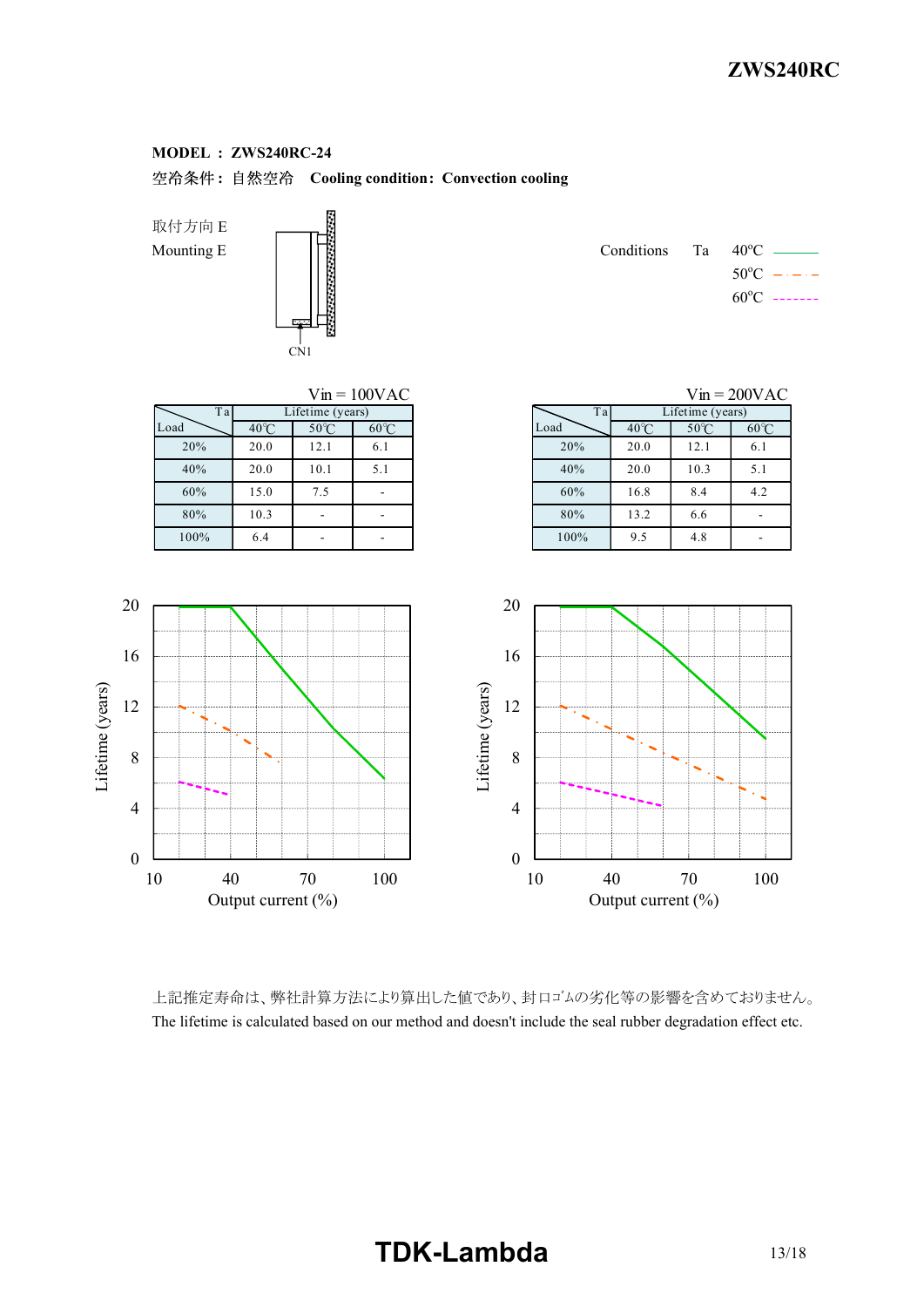# **5. アブノーマル試験 Abnormal Test**

## **MODEL : ZWS240RC-24**

## **(1) Test Conditions**

Input :  $265VAC$  Output :  $24V$ ,  $10A$  Ta :  $25^{\circ}C$ 

# **(2) Test Results**

|                 |                 |                        |                                    |                                                                      |          |             |             |           |                           |             |                                  |                                 |                                        |                |                               |                         | (Da: Damaged)                    |
|-----------------|-----------------|------------------------|------------------------------------|----------------------------------------------------------------------|----------|-------------|-------------|-----------|---------------------------|-------------|----------------------------------|---------------------------------|----------------------------------------|----------------|-------------------------------|-------------------------|----------------------------------|
|                 |                 | Test position          | Test<br>Test result<br>mode        |                                                                      |          |             |             |           |                           |             |                                  |                                 |                                        |                |                               |                         |                                  |
|                 |                 |                        |                                    |                                                                      | $\rm{a}$ | $\mathbf b$ | $\mathbf c$ | ${\bf d}$ | $\mathop{\rm e}\nolimits$ | $\mathbf f$ | g                                | $\boldsymbol{\mathrm{h}}$       | $\mathbf{i}$                           |                | ${\bf k}$                     | $\mathbf{1}$            |                                  |
| No.             | 部品No.           | 試験端子                   | シ<br>ヨ<br>$\mathbf{I}$<br>$\vdash$ | 才<br>$\begin{array}{c} \end{array}$<br>$\mathcal{I}$<br>$\checkmark$ | 発<br>火   | 発<br>煙      | 破<br>裂      | 異<br>臭    | 赤<br>熱                    | 破<br>損      | Ł<br>그<br>$\mathbf{I}$<br>ズ<br>断 | $\circ$<br>$\bar{V}$<br>$\rm P$ | $\circ$<br>$\mathbf C$<br>$\mathsf{P}$ | 出<br>力<br>断    | 変<br>化<br>$\vec{z}$<br>$\cup$ | そ<br>$\mathcal{O}$<br>他 | 記事                               |
|                 | Location<br>No. | Test<br>point          | Short                              | Open                                                                 | Fire     | Smoke       | Burst       | Smell     | Red hot                   | Damaged     | blown<br>Fuse                    |                                 |                                        | No output      | change<br>$\frac{1}{2}$       | Others                  | Note                             |
| $\mathbf{1}$    | Q1              | $D-S$                  | O                                  |                                                                      |          |             |             |           |                           | O           | O                                |                                 |                                        | O              |                               |                         | FUSE : F1<br>Da:Q1               |
| $\overline{c}$  |                 | $D-G$                  | $\circ$                            |                                                                      |          |             |             |           |                           |             | O                                |                                 |                                        | $\circ$        |                               |                         | FUSE : F1                        |
| $\mathfrak{Z}$  |                 | $G-S$                  | O                                  |                                                                      |          |             |             |           |                           |             |                                  |                                 |                                        |                |                               | O                       | 力率低下<br>Power Factor Decrease    |
| $\overline{4}$  |                 | D                      |                                    | $\circ$                                                              |          |             |             |           |                           |             |                                  |                                 |                                        |                |                               | O                       | 力率低下<br>Power Factor Decrease    |
| 5               |                 | S                      |                                    | $\circ$                                                              |          |             |             |           |                           |             |                                  |                                 |                                        |                |                               | O                       | 力率低下<br>Power Factor Decrease    |
| 6               |                 | G                      |                                    | $\circ$                                                              |          |             |             |           |                           | O           | $\circ$                          |                                 |                                        | $\circ$        |                               |                         | FUSE : F1<br>Da:Q1               |
| 7               | Q2              | $D-S$                  | O                                  |                                                                      |          |             |             |           |                           | $\circ$     | $\circ$                          |                                 |                                        | O              |                               |                         | FUSE : F1<br>Da: Q2,Q3,D108,Q108 |
| $8\,$           |                 | $D-G$                  | $\circ$                            |                                                                      |          |             |             |           |                           |             |                                  |                                 |                                        | $\circ$        |                               |                         |                                  |
| $\overline{9}$  |                 | $G-S$                  | $\circ$                            |                                                                      |          |             |             |           |                           |             |                                  |                                 |                                        | $\circ$        |                               |                         |                                  |
| $10\,$          |                 | $\mathbf D$            |                                    | $\circ$                                                              |          |             |             |           |                           |             |                                  |                                 |                                        | $\circ$        |                               |                         |                                  |
| $11\,$          |                 | ${\bf S}$              |                                    | $\circ$                                                              |          |             |             |           |                           |             |                                  |                                 |                                        | $\circ$        |                               |                         |                                  |
| 12              |                 | G                      |                                    | $\circ$                                                              |          |             |             |           |                           |             |                                  |                                 |                                        | $\circ$        |                               |                         |                                  |
| 13              | Q <sub>3</sub>  | $D-S$                  | $\circ$                            |                                                                      |          |             |             |           |                           |             |                                  |                                 |                                        | $\circ$        |                               |                         |                                  |
| 14              |                 | $D-G$                  | $\circ$                            |                                                                      |          |             |             |           |                           |             |                                  |                                 |                                        | $\circ$        |                               |                         |                                  |
| 15              |                 | $G-S$                  | $\circ$                            |                                                                      |          |             |             |           |                           |             |                                  |                                 |                                        | $\circ$        |                               |                         |                                  |
| 16              |                 | $\mathbf D$            |                                    | $\circ$                                                              |          |             |             |           |                           |             |                                  |                                 |                                        | $\circ$        |                               |                         |                                  |
| $17$            |                 | $\mathbf S$            |                                    | $\circ$                                                              |          |             |             |           |                           |             |                                  |                                 |                                        | $\circ$        |                               |                         |                                  |
| $\overline{18}$ |                 | G                      |                                    | $\circ$                                                              |          |             |             |           |                           |             |                                  |                                 |                                        | $\circ$        |                               |                         |                                  |
| 19              | D51             | $A-K$                  | O                                  |                                                                      |          |             |             |           |                           |             |                                  |                                 |                                        | $\circ$        |                               |                         |                                  |
| $20\,$          |                 | A                      |                                    | $\overline{O}$                                                       |          |             |             |           |                           |             |                                  |                                 |                                        | $\overline{O}$ |                               |                         |                                  |
| $21\,$          |                 | $\rm K$                |                                    | $\overline{O}$                                                       |          |             |             |           |                           |             |                                  |                                 |                                        | $\circ$        |                               |                         |                                  |
| $22\,$          | D52             | $A-K$                  | $\bigcirc$                         |                                                                      |          |             |             |           |                           |             |                                  |                                 |                                        | $\circ$        |                               |                         |                                  |
| 23<br>24        |                 | $\mathbf A$<br>$\rm K$ |                                    | $\circ$<br>$\circ$                                                   |          |             |             |           |                           |             |                                  |                                 |                                        |                | $\circ$<br>$\circ$            |                         |                                  |
| $25\,$          | D53             | $A-K$                  | $\circ$                            |                                                                      |          |             |             |           |                           |             |                                  |                                 |                                        | $\circ$        |                               |                         |                                  |
| 26              |                 | $\mathbf A$            |                                    | $\circ$                                                              |          |             |             |           |                           |             |                                  |                                 |                                        |                | $\circ$                       |                         |                                  |
| $27\,$          |                 | $\rm K$                |                                    | $\circ$                                                              |          |             |             |           |                           |             |                                  |                                 |                                        |                | $\circ$                       |                         |                                  |

# **TDKLambda** 14/18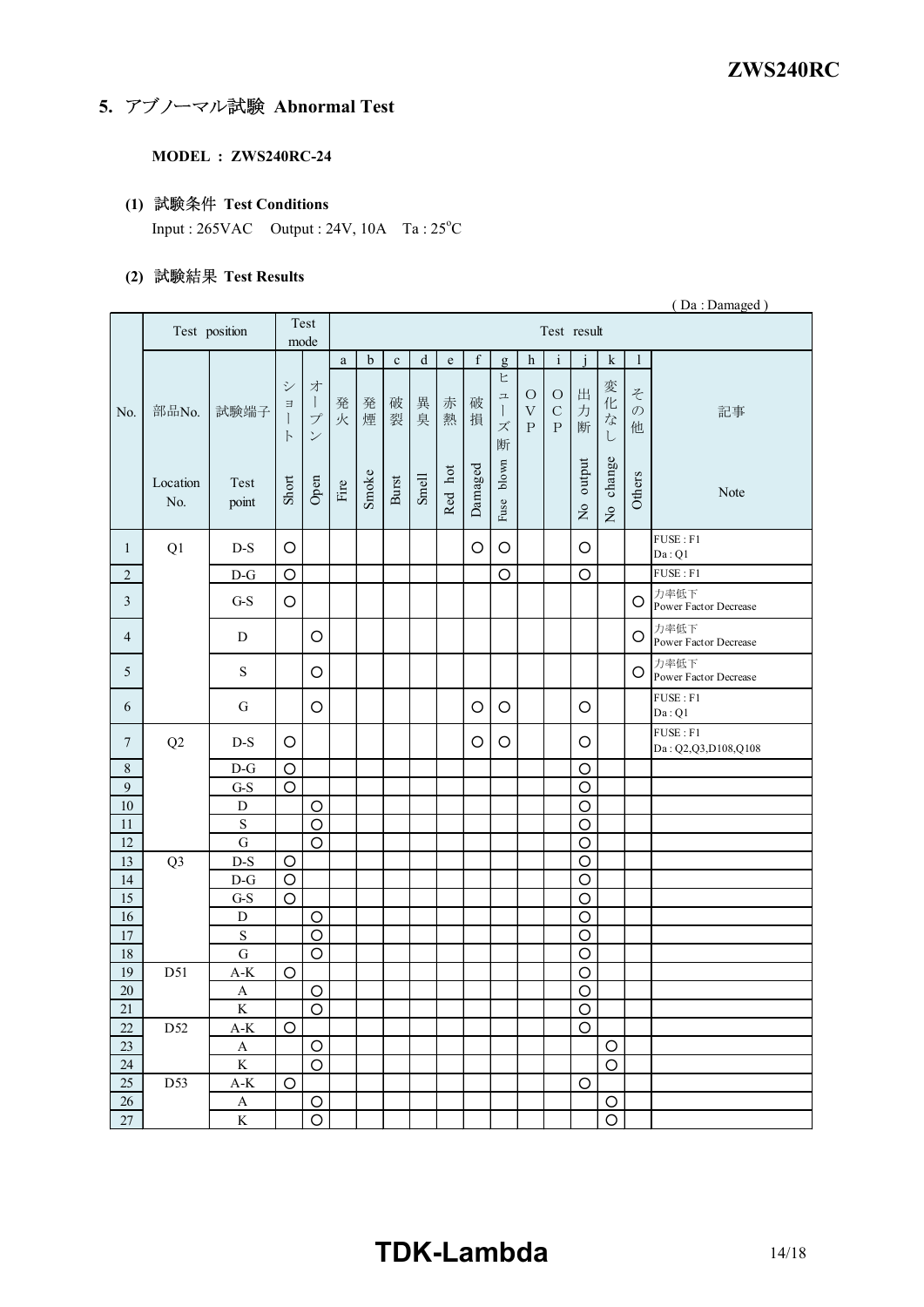|                 |                     |                                |                                           |                                                            |              |             |             |         |             |             |                          |                                          |                                   |                |                           |                         | $($ Da . Damageu $)$              |
|-----------------|---------------------|--------------------------------|-------------------------------------------|------------------------------------------------------------|--------------|-------------|-------------|---------|-------------|-------------|--------------------------|------------------------------------------|-----------------------------------|----------------|---------------------------|-------------------------|-----------------------------------|
|                 |                     | Test position                  |                                           | Test<br>mode                                               | Test result  |             |             |         |             |             |                          |                                          |                                   |                |                           |                         |                                   |
|                 |                     |                                |                                           |                                                            | $\mathbf{a}$ | $\mathbf b$ | $\mathbf c$ | $\rm d$ | $\mathbf e$ | $\mathbf f$ | g                        | h                                        | $\mathbf{i}$                      |                | $\mathbf k$               | $\mathbf{1}$            |                                   |
| No.             | 部品No.               | 試験端子                           | シ<br>$\equiv$<br>$\mathbf{I}$<br>$\vdash$ | 才<br>$\mathbf{I}$<br>$\mathcal{I}^{\circ}$<br>$\checkmark$ | 発<br>火       | 発<br>煙      | 破<br>裂      | 異<br>臭  | 赤<br>熱      | 破<br>損      | ヒ<br>$\square$<br>ズ<br>断 | $\circ$<br>$\bar{\mathrm{V}}$<br>$\rm P$ | $\circ$<br>$\mathbf C$<br>$\rm P$ | 出<br>力<br>断    | 変化<br>$\vec{z}$<br>$\cup$ | そ<br>$\mathcal{O}$<br>他 | 記事                                |
|                 | Location<br>No.     | point<br>Test                  | Short                                     | Open                                                       | Fire         | Smoke       | Burst       | Smell   | Red hot     | Damaged     | blown<br>Fuse            |                                          |                                   | No output      | change<br>$\frac{1}{2}$   | Others                  | Note                              |
| 28              | D1                  | $AC-AC$                        | $\circ$                                   |                                                            |              |             |             |         |             |             | $\circ$                  |                                          |                                   | $\circ$        |                           |                         | FUSE : F1                         |
| 29              |                     | $DC-DC$                        | $\circ$                                   |                                                            |              |             |             |         |             |             | $\circ$                  |                                          |                                   | $\circ$        |                           |                         | FUSE : F1                         |
| 30              |                     | AC-DC                          | $\circ$                                   |                                                            |              |             |             |         |             |             | $\circ$                  |                                          |                                   | $\circ$        |                           |                         | FUSE : F1                         |
| 31              |                     | $\mathbf{A}\mathbf{C}$         |                                           | $\circ$                                                    |              |             |             |         |             |             |                          |                                          |                                   | $\circ$        |                           |                         |                                   |
| 32              |                     | DC                             |                                           | $\circ$                                                    |              |             |             |         |             |             |                          |                                          |                                   | $\circ$        |                           |                         |                                   |
| 33              | D <sub>2</sub>      | $\mathbf{A}\text{-}\mathbf{K}$ | $\circ$                                   |                                                            |              |             |             |         |             | $\circ$     | $\circ$                  |                                          |                                   | $\circ$        |                           |                         | FUSE : F1<br>Da:Q1                |
| 34              |                     | $\mathbf{A}$                   |                                           | $\bigcirc$                                                 |              |             |             |         |             | $\circ$     | $\bigcirc$               |                                          |                                   | O              |                           |                         | FUSE: F1<br>Da:Q1                 |
| 35              | D106                | $\mathbf{A}\text{-}\mathbf{K}$ | O                                         |                                                            |              |             |             |         |             |             |                          |                                          | O                                 | $\circ$        |                           |                         |                                   |
| 36              |                     | $\mathbf{A}$                   |                                           | $\circ$                                                    |              |             |             |         |             |             |                          |                                          |                                   |                |                           | $\circ$                 | 入力電力増加<br>Input Power Increase    |
| $37\,$          | D108                | $\mathbf{A}\text{-}\mathbf{K}$ | $\circ$                                   |                                                            |              |             |             |         |             |             |                          |                                          | $\circ$                           | $\circ$        |                           |                         |                                   |
| 38              |                     | $\boldsymbol{\mathsf{A}}$      |                                           | $\circ$                                                    |              |             |             |         |             |             |                          |                                          |                                   |                |                           | $\circ$                 | 入力電力増加<br>Input Power Increase    |
| 39              | C6                  |                                | O                                         |                                                            |              |             |             |         |             |             | $\circ$                  |                                          |                                   | O              |                           |                         | $\overline{FUSE}:F1$              |
| 40              |                     |                                |                                           | $\circ$                                                    |              |             |             |         |             | O           | O                        |                                          |                                   | O              |                           |                         | FUSE : F1<br>Da:Q1                |
| 41              | C52                 |                                | $\circ$                                   |                                                            |              |             |             |         |             |             |                          |                                          | O                                 | $\circ$        |                           |                         |                                   |
| 42              |                     |                                |                                           | $\circ$                                                    |              |             |             |         |             |             |                          |                                          |                                   |                |                           | O                       | 出力リプル増加<br>Output Ripple Increase |
| 43              | T1                  | $1 - 2$                        | $\circ$                                   |                                                            |              |             |             |         |             |             |                          |                                          |                                   | $\circ$        |                           |                         |                                   |
| 44              |                     | $3 - 4$                        | $\circ$                                   |                                                            |              |             |             |         |             |             |                          |                                          |                                   | O              |                           |                         |                                   |
| 45              |                     | $7 - 8$                        | $\circ$                                   |                                                            |              |             |             |         |             |             |                          |                                          |                                   | O              |                           |                         |                                   |
| 46              |                     | 1/2                            |                                           | $\circ$                                                    |              |             |             |         |             |             |                          |                                          |                                   | O              |                           |                         |                                   |
| $47\,$          |                     | 3/4                            |                                           | $\circ$                                                    |              |             |             |         |             |             |                          |                                          |                                   | $\circ$        |                           |                         |                                   |
| 48              |                     | $7/8$                          |                                           | $\overline{O}$                                             |              |             |             |         |             |             |                          |                                          |                                   | $\overline{O}$ |                           |                         |                                   |
| 49              | $\operatorname{T2}$ | $1 - 2$                        | $\circ$                                   |                                                            |              |             |             |         |             |             |                          |                                          |                                   | $\circ$        |                           |                         |                                   |
| $50\,$          |                     | $4 - 6$                        | $\circ$                                   |                                                            |              |             |             |         |             |             |                          |                                          |                                   | $\circ$        |                           |                         |                                   |
| 51              |                     | 7,8,9-10,11,12                 | $\circ$                                   |                                                            |              |             |             |         |             |             |                          |                                          |                                   | $\circ$        |                           |                         |                                   |
| $\overline{52}$ |                     | $1/2$                          |                                           | $\circ$                                                    |              |             |             |         |             |             |                          |                                          |                                   | $\circ$        |                           |                         |                                   |
| 53              |                     | 4/6                            |                                           | $\circ$                                                    |              |             |             |         |             |             |                          |                                          |                                   | $\circ$        |                           |                         |                                   |
| 54              |                     | 7,8,9/10,11,12                 |                                           | $\bigcirc$                                                 |              |             |             |         |             |             |                          |                                          |                                   | $\circ$        |                           |                         |                                   |

# ( Da : Damaged )

# **TDKLambda** 15/18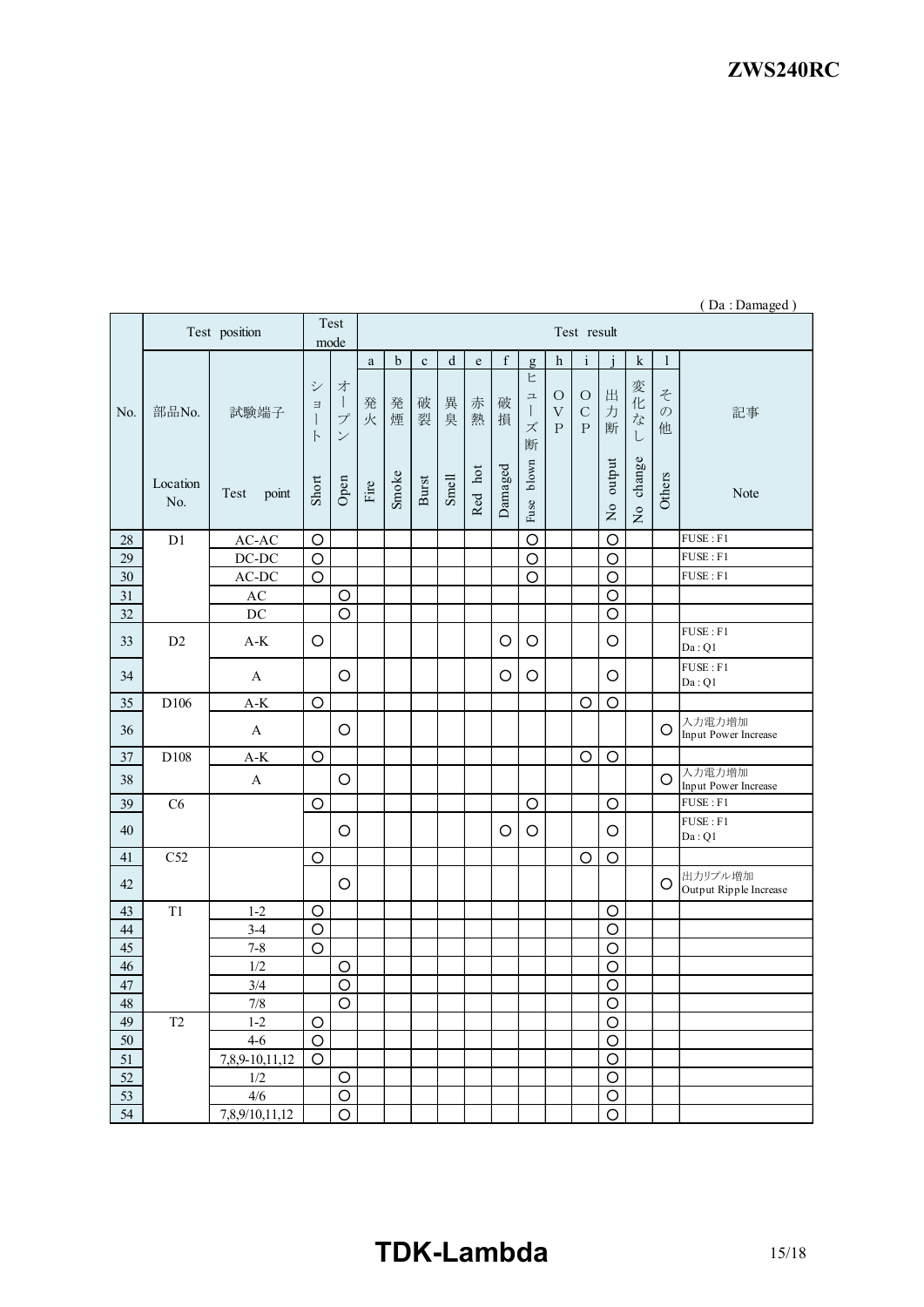# **6. Vibration Test**

#### **MODEL : ZWS240RC24**

#### **(1) Vibration Test Class**

掃引振動数耐久試験 Frequency variable endurance test

#### **(2) Equipment Used**

| EMIC $($ 株) 製 | ・制御部 :F-400-BM-E47 | ・加振部 :905-FN |
|---------------|--------------------|--------------|
| EMIC CORP.    | Controller         | Vibrator     |

# **(3) Test Conditions**

| · 周波数範囲         | : $10 \sim 55$ Hz              | ・振動方向       | X, Y, Z     |
|-----------------|--------------------------------|-------------|-------------|
| Sweep frequency |                                | Direction   |             |
| · 掃引時間          | : 1.0分間                        | ・試験時間       | :各方向共 1時間   |
| Sweep time      | $1.0$ min                      | Sweep count | 1 hour each |
| ・加速度            | : 一定 19.6m/s <sup>2</sup> (2G) |             |             |
| Acceleration    | Constant                       |             |             |

### **(4) Test Method**



## **(5) Acceptable Conditions**

- 1.破損しない事
- Not to be broken.
- 2.試験後の出力に異常がない事 No abnormal output voltage after test.
- **(6) Test Results**

合格 OK

# **TDKLambda** 16/18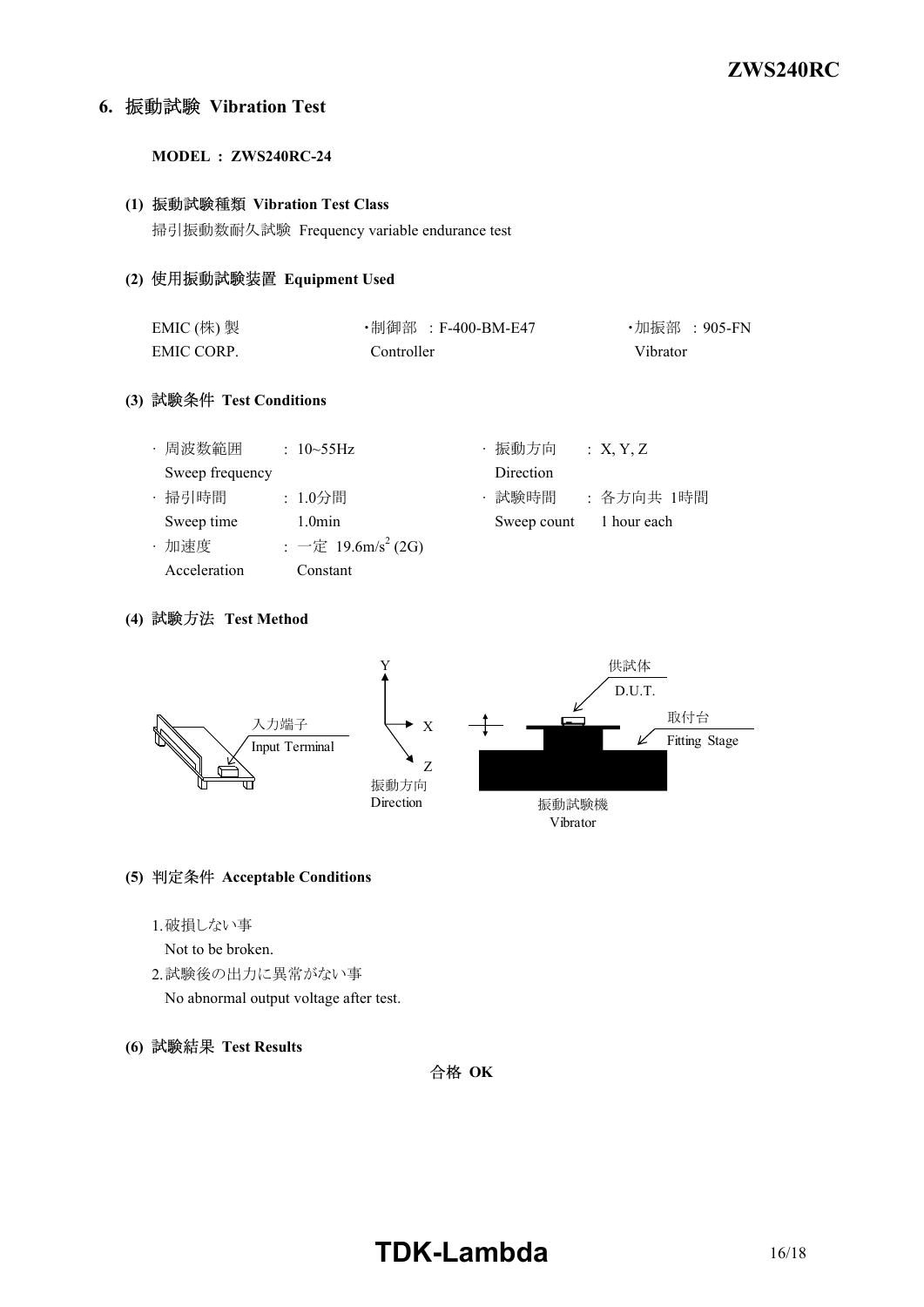# **7. ノイズシミュレート試験 Noise Simulate Test**

### **MODEL : ZWS240RC24**

## **(1) Test Circuit and Equipment**



## **(2) Test Conditions**

| ・入力電圧               | $: 100, 230$ VAC    | ・ノイズ電圧         | $\therefore$ 0~2kV |
|---------------------|---------------------|----------------|--------------------|
| Input voltage       |                     | Noise level    |                    |
| · 出力電圧              | : 定格                | ・位相            | : $0 \sim 360$ deg |
| Output voltage      | Rated               | Phase          |                    |
| · 出力電流              | $: 0, 100\%$        | • 極性           | $: +,-$            |
| Output current      |                     | Polarity       |                    |
| ・周囲温度               | $: 25^{\circ}C$     | ・印加モード         | : コモン、ノーマル         |
| Ambient temperature |                     | Mode           | Common, Normal     |
| ・パルス幅               | : $50 \sim 1000$ ns | ・トリガ選択         | $\therefore$ Line  |
| Pulse width         |                     | Trigger select |                    |

## **(3) Acceptable Conditions**

1.試験中、5%を超える出力電圧の変動のない事

The regulation of output voltage must not exceed 5% of initial value during test.

- 2.試験後の出力電圧は初期値から変動していない事 The output voltage must be within the regulation of specification after the test.
- 3.発煙・発火のない事 Smoke and fire are not allowed.
- **(4) Test Results**

# 合格 OK

# **TDK-Lambda** 17/18